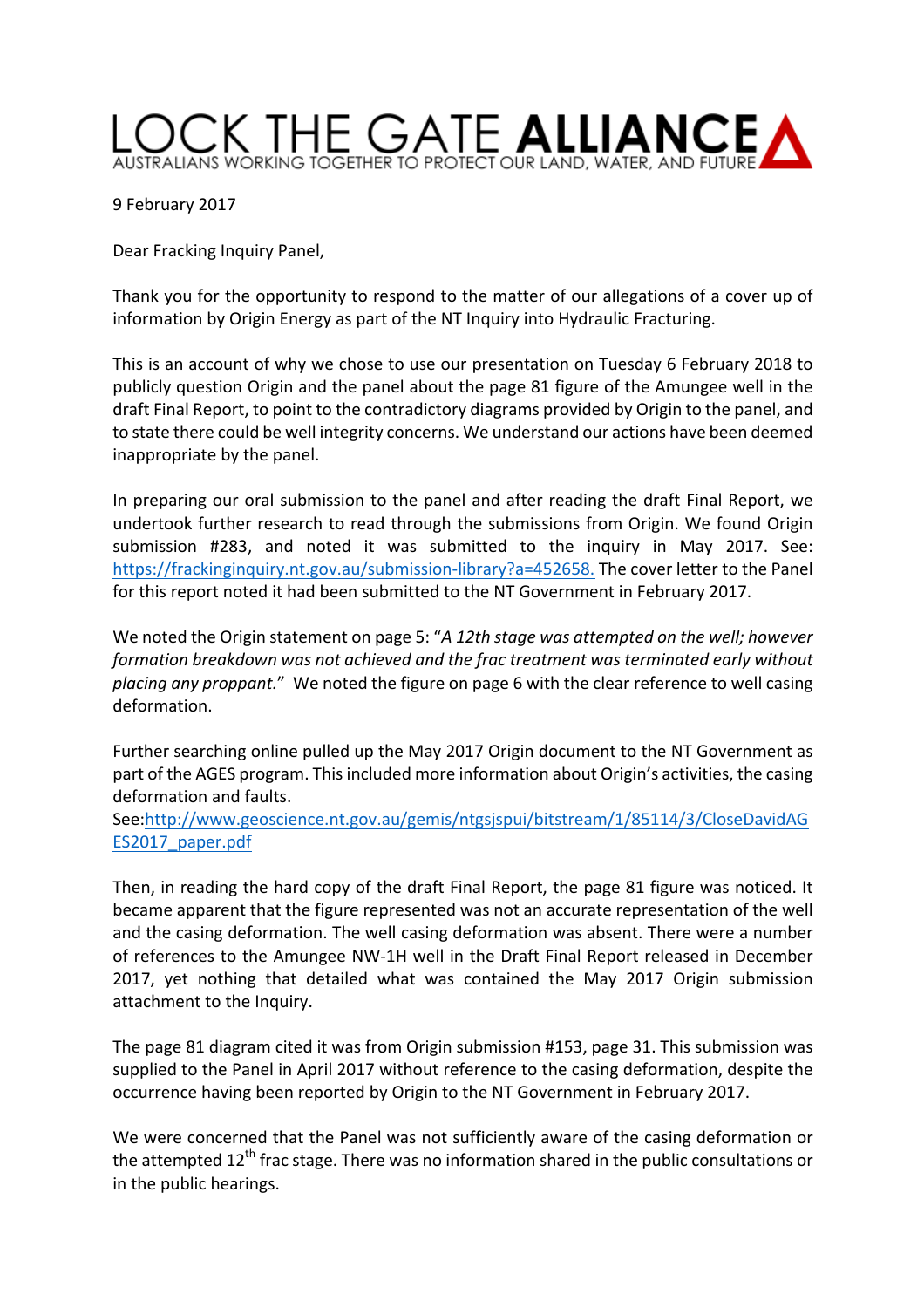Lock the Gate did not take lightly the decision to present the above information.

Our first and preferred approach has always been to speak to the Chair of the Inquiry to raise concerns or information. On a previous occasion when we become aware information had been incorrectly imparted onto the panel, our approach was to inform the Chair.

However, in this instance, the Panel had already been sent the information, as had the NT Government and Origin. We saw it our role to make it public to the broader community, consistent with the Inquiry's objectives.

We appreciate the efforts that Origin have now put towards explaining the technicalities of their well, however further independent interrogation of the matter is required.

The CSIRO report to the NT Fracking Inquiry, The Shale Gas Well and Well Integrity, Appendix 14 mentions deformation of the casing on page 87:

"... downhole pressure and temperature can change because of operations in the well's history, such as casing pressure tests, well production and shut-in, and reservoir hydraulic *fracturing stimulation. These operations lead to changes in well pressure and temperature, which* in turn can induce radial **deformation of the casing** and failure in the cement sheath. This can lead to debonding on the interfaces between the cement sheath and the casing or *formation, creating migration pathways through radial fractures (Figure 10) and microannuli."*

The CSIRO report also brings to light information in regard to this line in the Origin report: "the 12th stage was attempted on the well; however formation breakdown was not achieved and the frac treatment was terminated early without placing any proppant."

The CSIRO report to the inquiry states on page 82:

*"Because the hydraulic fracturing fluid is contained within the isolated wellbore zone, the pressure builds up until it exceeds a threshold known as the breakdown pressure. Once the hydraulic* fracture fluid pressure exceeds the **breakdown pressure**, it fractures the rock, *resulting in 'hydraulic' fractures."*

## And

"At the start of the simulation, the hydraulic fracturing fluid is injected without any proppant, to initially open a fracture wide enough to allow the proppant to travel along the hydraulic fracture; this is known as the 'well pad'." See: https://frackinginquiry.nt.gov.au/inquiry-reports?a=465932

From this information, we ascertain that hydraulic frac fluid was placed for the  $12^{th}$  frac. and that it was plausible that the hydraulic fracturing fluid was not contained within the isolated wellbore zone. The pressure build up required to fracture the rock did not occur.